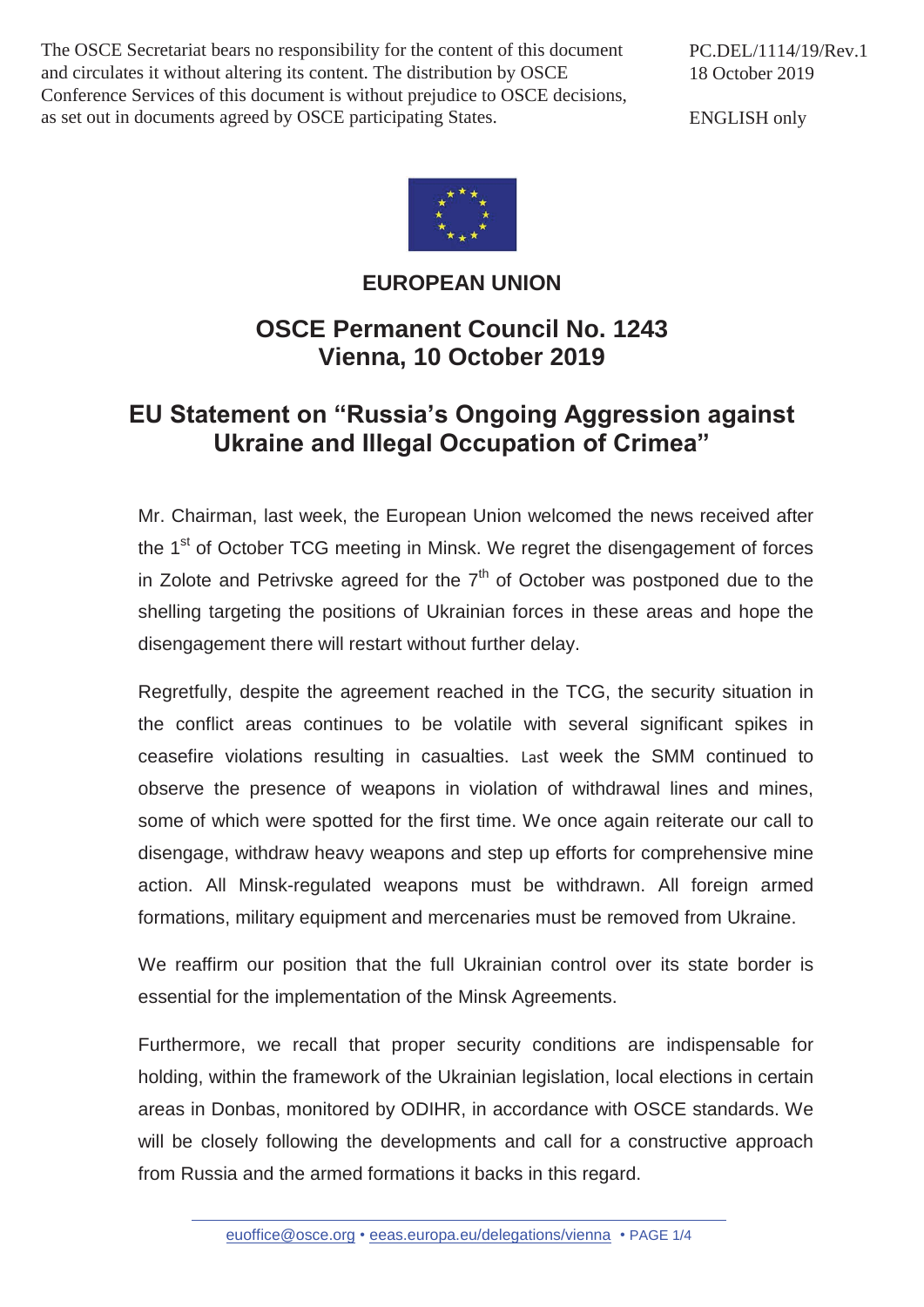Regarding the security situation, there are certainly positive developments, which we welcome and strongly encourage, like the adherence to the ceasefire recommitment of 21 July and the disengagement of forces and repair works in Stanytsia Luhanska. We strongly hope that the progress in the TCG will translate into an overall improved security situation on the ground and would also allow for the start of disengagement in Zolote and Pertrivske. This would ease the suffering for those civilians living close to the contact line who bear the brunt of this conflict. In this regard, we commend the Ukrainian leadership for its unwavering commitment to the peaceful conflict resolution and call on Russia and the armed formation it backs to act likewise.

Mr. Chairman, the SMM remains our source of reliable information of the situation on the ground. We highly value its regular and thematic reports. The safety and security of the SMM is of primary importance. The EU strongly deplores any attempts to harass, intimidate or impede the work of SMM personnel and condemns the continued threats and restrictions to the SMM, which occur predominantly in non-government controlled areas. This practice hampers the SMM from fulfilling its mandate. The SMM must have safe, secure, unconditional und unimpeded access to the entire territory of Ukraine. This includes the illegally annexed Crimea and the city of Sevastopol and along the Ukraine-Russia state border, to which the SMM is systematically denied access by Russia-backed formations. We once again deplore targeting of SMM assets, including SMM UAVs, by means of signal interference and small arms fire. Those responsible for any wilful damage, destruction or loss of SMM UAVs and other assets should be held accountable, both politically and financially.

We reiterate our utmost concern about the Russian presidential decrees and their extensions, enabling the simplified issuing of Russian passports to Ukrainian citizens, which constitutes yet another attack on the sovereignty of Ukraine and runs counter to the spirit and objectives of the Minsk agreements. In this context, we wish to inform our partners that last week the European Commission and the EEAS sent guidance to the Member States and Schengen associated countries'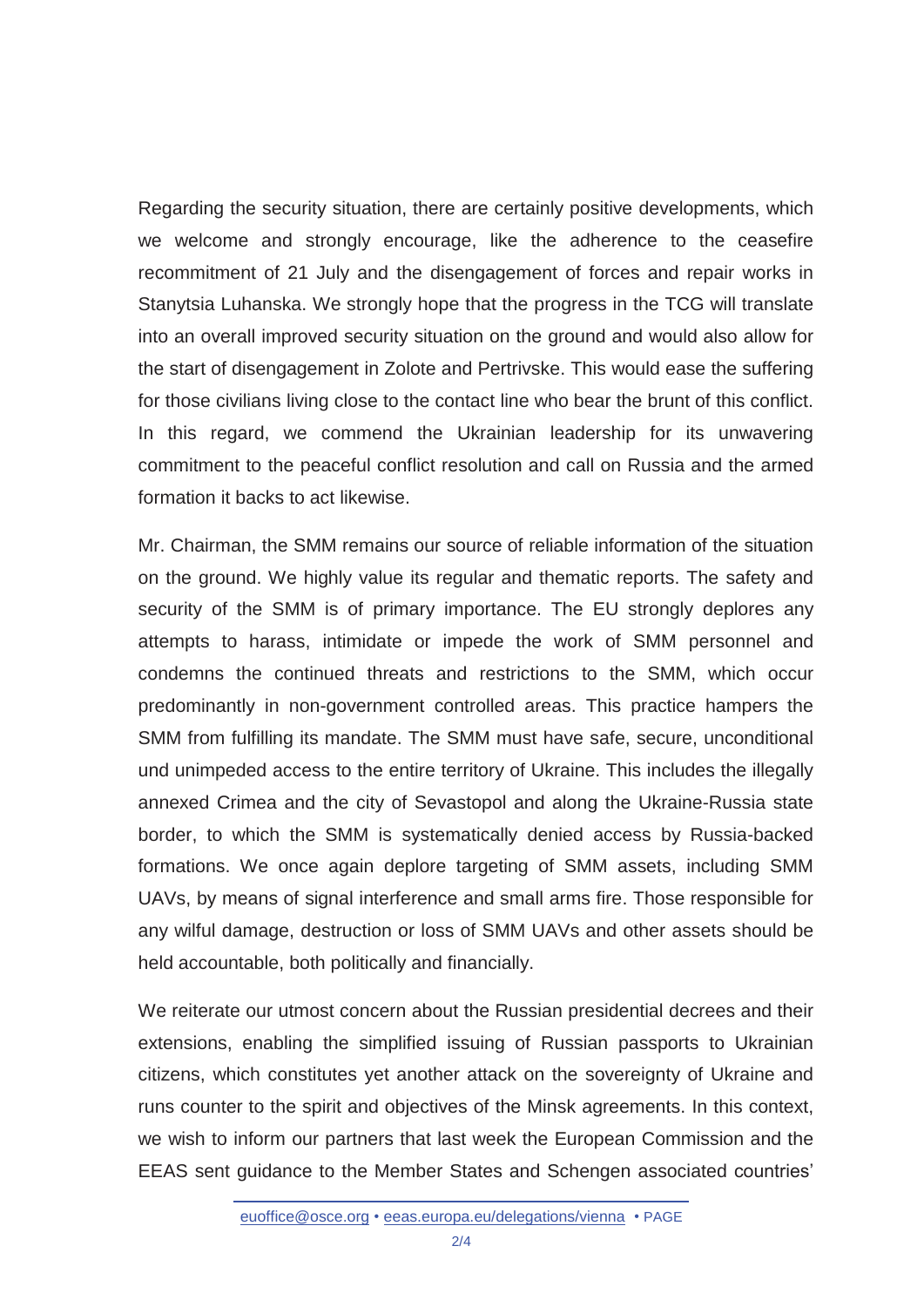consulates on how to identify and not to recognise the passports issued in the implementation of the Russian presidential decree of 24 April, in contradiction to the Minsk agreements.

We reiterate our position on the unjustified use of force by Russia near the Kerch Strait on 25 November 2018, its negative impact in the Black and Azov seas and Russia's violations of international law. We call on Russia to return to Ukraine's custody the three vessels seized in the Black Sea on the 25<sup>th</sup> of November last year, in accordance with the binding order of the International Tribunal for the Law of the Sea. We further call on Russia to ensure unhindered and free passage to and from the Sea of Azov, in accordance with international law. Respect for international court rulings is fundamental for an international rules-based order.

The EU remains firm in its call on all sides to swiftly and fully implement the Minsk agreements and honour their commitments in full in order to achieve a sustainable political solution to the conflict in line with OSCE principles and commitments. We call on Russia to fully assume its responsibility in this regard and to use its considerable influence over the armed formations it backs to meet the Minsk commitments in full. Respect for these principles and commitments must be restored. We again call on Russia to immediately stop fuelling the conflict by providing financial and military support to the armed formations, and we remain deeply concerned about the presence of Russian military equipment and personnel in areas held by Russia-backed armed formations. The duration of the European Union's economic sanctions against Russia is linked to the complete implementation of the Minsk agreements.

The EU recalls its unwavering support to the sovereignty, territorial integrity, unity and independence of Ukraine within its internationally recognised borders, and calls upon Russia to do likewise. We urge Russia to uphold these fundamental principles that it has itself invoked many times and to contribute, by acts and public pronouncements, to stabilising the situation and reversing moves that contravene these principles. We strongly condemn the clear violation of Ukrainian